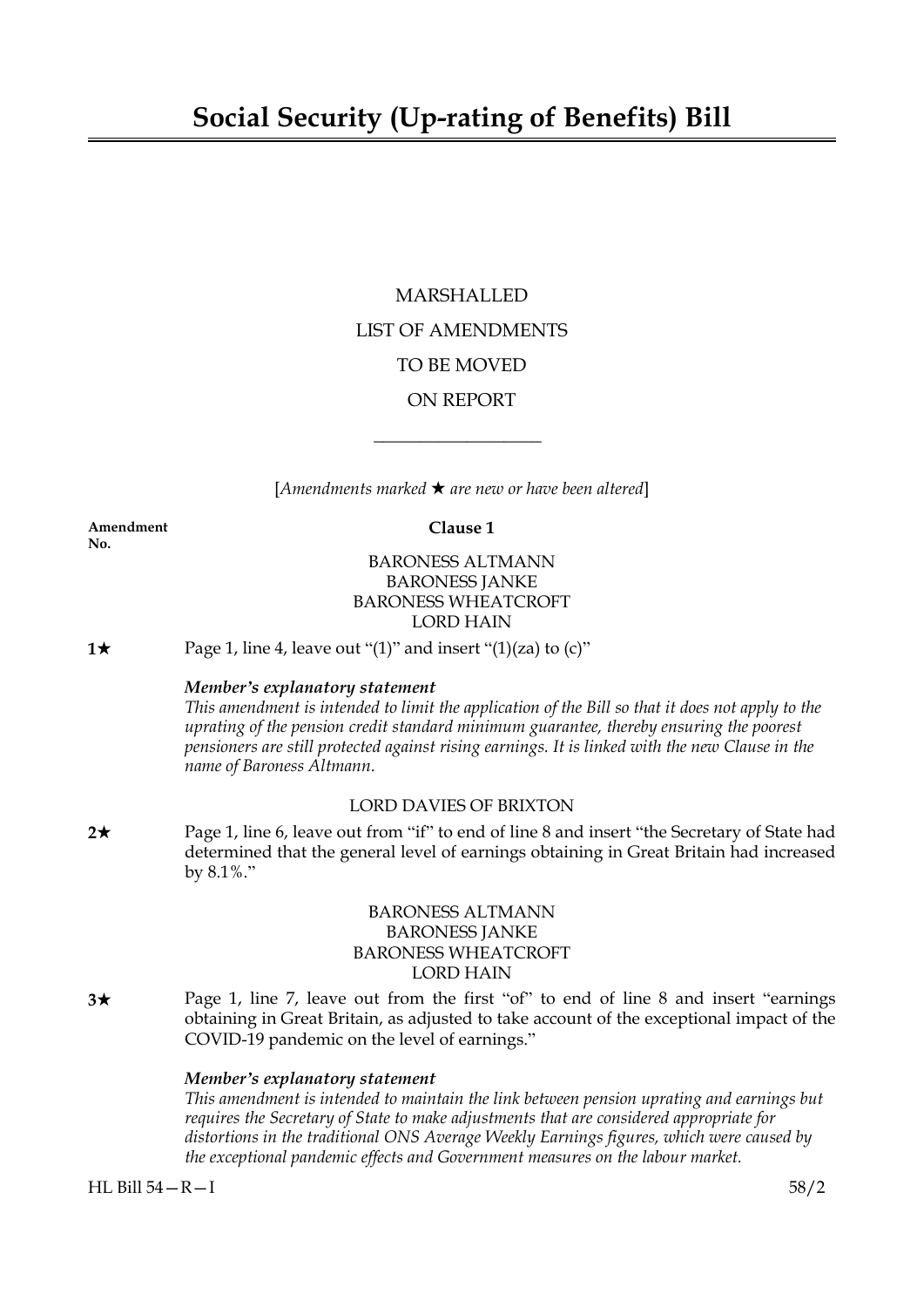**4★** Page 1, line 11, leave out paragraphs (a) to (e) and insert "in subsection (2), at the end there were inserted "in the light of reasonable adjustments to take account of the impact of the COVID-19 pandemic based on the Office for National Statistics reported earnings figure.""

#### *Member's explanatory statement*

*This amendment is consequential to the amendment at page 1, line 7.*

BARONESS SHERLOCK BARONESS JANKE BARONESS ALTMANN BARONESS BOYCOTT

**5** Page 2, line 11, at end insert—

- "(3) Within six months of the passing of this Act, the Secretary of State must publish a review of the impact of this Act on pensioner poverty.
- (4) The review must examine, but is not limited to, the impact of this Act on women.
- (5) This review must be laid before both Houses of Parliament, and a Minister of the Crown must arrange to make a statement."

### LORD SIKKA BARONESS BENNETT OF MANOR CASTLE LORD DAVIES OF BRIXTON

**6** Leave out Clause 1

#### **After Clause 1**

# BARONESS ALTMANN BARONESS JANKE BARONESS WHEATCROFT LORD HAIN

**7★** Insert the following new Clause —

## **"Up-rating of the standard minimum guarantee following review in tax year 2021- 22**

- (1) In relation to the tax year ending with 5 April 2022, the amounts referred to in subsection (1)(d) of section 150A of the Social Security Administration Act 1992 (annual up-rating of basic pension etc and standard minimum guarantee) are to be reviewed as if that subsection required a review by reference to the general level of earnings, as adjusted to take account of the impact of COVID-19 pandemic on the level of earnings, including the financial measures implemented by the Government in response to it.
- (2) In relation to the tax year ending with 5 April 2022, the other provisions of section 150A of that Act are to have effect as if, in subsection (2), at the end there were inserted "in the light of reasonable adjustments to take account of the impact of the COVID-19 pandemic based on the Office for National Statistics reported earnings figure"."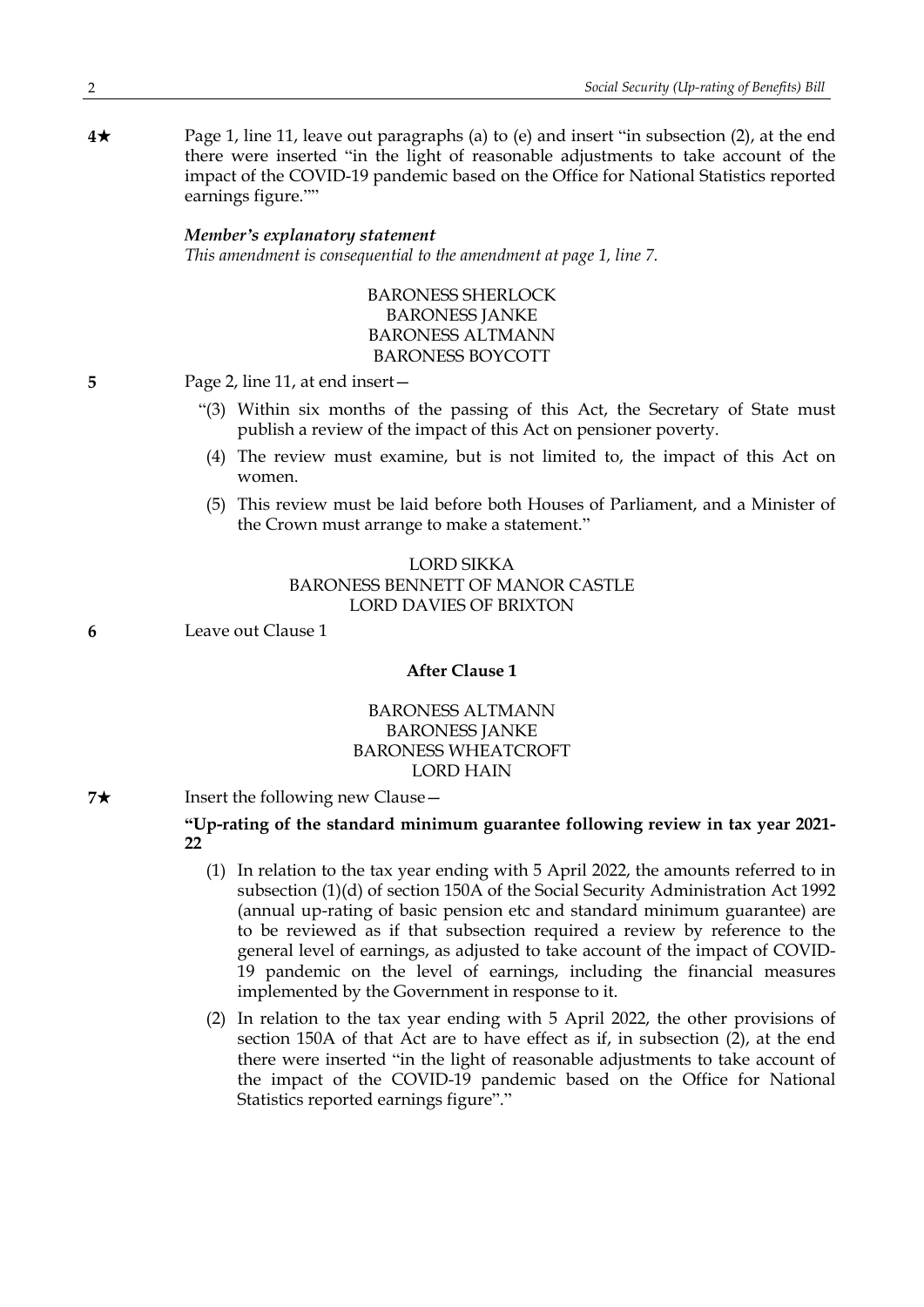#### *Member's explanatory statement*

This amendment is intended to limit the application of the Bill so that it does not apply to the *uprating of the pension credit standard minimum guarantee, thereby ensuring the poorest pensioners are still protected against rising earnings.*

#### **Clause 2**

#### LORD SIKKA BARONESS BENNETT OF MANOR CASTLE LORD DAVIES OF BRIXTON

**8** Page 2, line 14, leave out subsection (2) and insert—

- "(2) Section 1 of this Act comes into force on such day as the Secretary of State may appoint by regulations.
- (2A) Regulations under subsection (2) may not be made until the Secretary of State has laid a report before Parliament setting out how the National Insurance Fund would be affected if such regulations—
	- (a) were made, and
	- (b) were not made.
- (2B) Section 2 of this Act comes into force on the day on which this Act is passed."